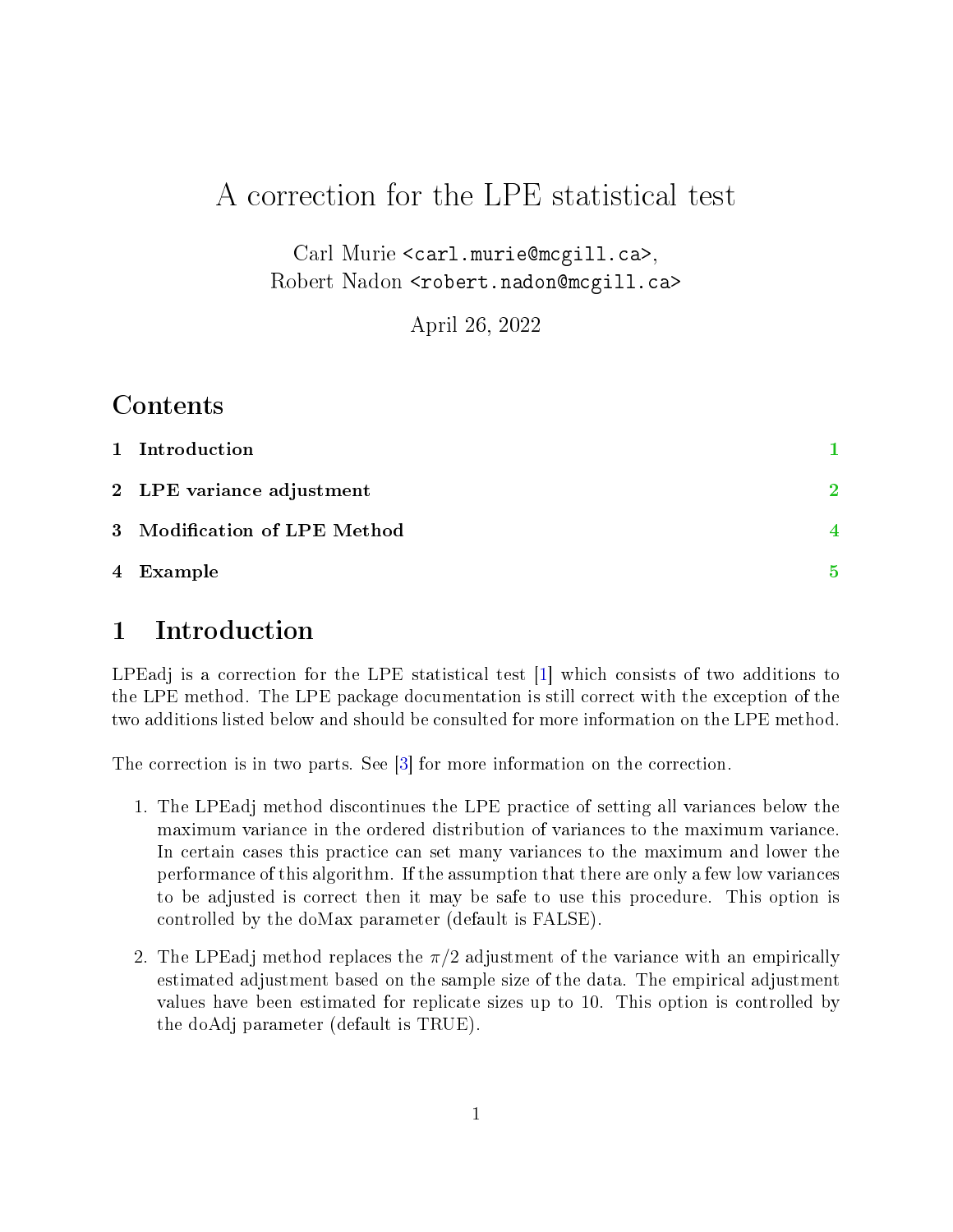The top level function LPEadj executes the first and second step by default. This is the recommended manner in which LPEadj should be run. One can use steps 1 and 2 independently if desired.

### <span id="page-1-0"></span>2 LPE variance adjustment

The LPE method pools variance estimates of genes with similar intensities in order to gain an improved error estimate and increased degrees of freedom. A calibration curve of variance versus mean intensity is generated for each group and the gene specific median intensity is used to obtain the gene's variance estimate from the calibration curve. It has been shown that the sampling variability of the median is proportionally higher (by  $\pi/2$ ) than that of the mean [\[2\]](#page-5-2). Accordingly, a multiplicative adjustment of  $\pi/2$  is applied to the variance estimate obtained from the calibration curve for the purpose of statistical testing.

The LPE z-statistic is as follows:

$$
z = \frac{Med_1 - Med_2}{\sigma_{pool}} \tag{1}
$$

where

$$
\sigma_{pool}^2 = \frac{\pi}{2} \left( \frac{\sigma_1^2 (Med_1)}{n_1} + \frac{\sigma_2^2 (Med_2)}{n_2} \right)
$$
\n(2)

 $\sigma_i^2(Med_i)$  are the variances derived from the calibration curve using the median of the gene intensities for a particular group.  $n$  is the number of replicates in the groups (assuming equal sample size). The associated probability of the z-statistic under the null hypothesis is calculated by reference to the standard normal distribution.

The Mood [\[2\]](#page-5-2) proof shows that with normal data the ratio of the squared standard error of the median relative to that of the mean is asymptotically  $\pi/2$ . Figure [1](#page-2-0) shows that the ratio converges to  $\pi/2$  when the sample size is large, around 100, but is less than  $\pi/2$  when the sample sizes are small, from three to ten. The ratio of variances at small sample sizes also oscillates lower to higher depending on whether the sample size is even or odd. This fluctuation is due to the difference in obtaining the median with even and odd sample sizes. The middle value of the ordered distribution is used as the median with odd sample sizes while the mean of the two middle values of the ordered distribution is used with even sample sizes. There is higher variability when taking the middle value of a distribution (with odd number of samples) than taking the average of the two middle values (with even number of samples).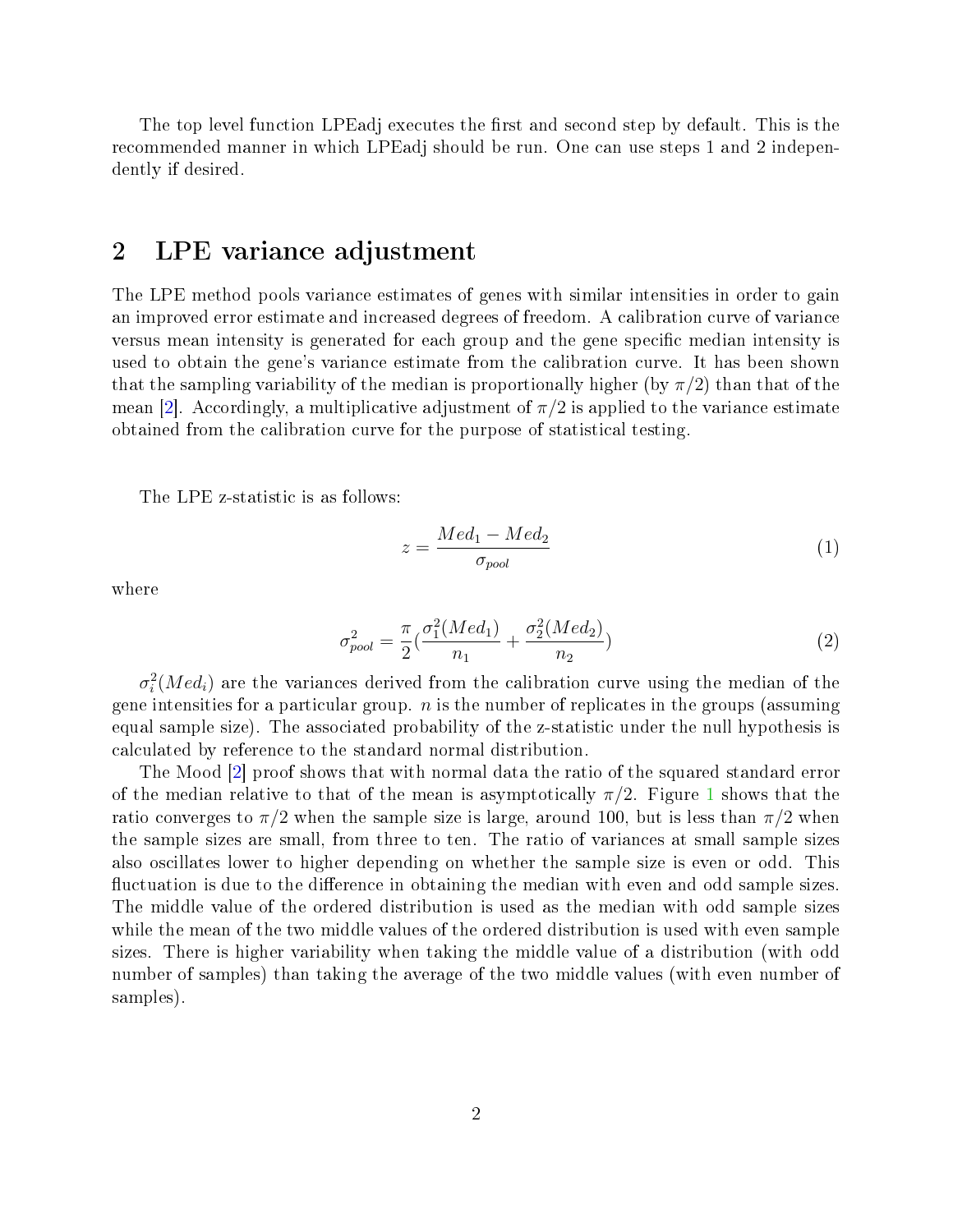

Sample Size (Scaled in Log2)

<span id="page-2-0"></span>Figure 1: The ratio of the variance of sampling medians over sampling means across a range of sample sizes. The Sampling variance of mean line is the variance of taking the mean of a random sample from a standard normal distribution. This line corresponds to the Central Limit Theorem, which states that the sample variance of a distribution of means is  $\sigma^2/N$ . The Sampling variance of median line is the variance of taking the median from the same random samples. The Sampling variance of median/Sampling variance of mean line is the variance of the median divided by the variance of the mean at each sample size. The sampling was repeated 1000 times for each sample size (ranging from 3 to 1000).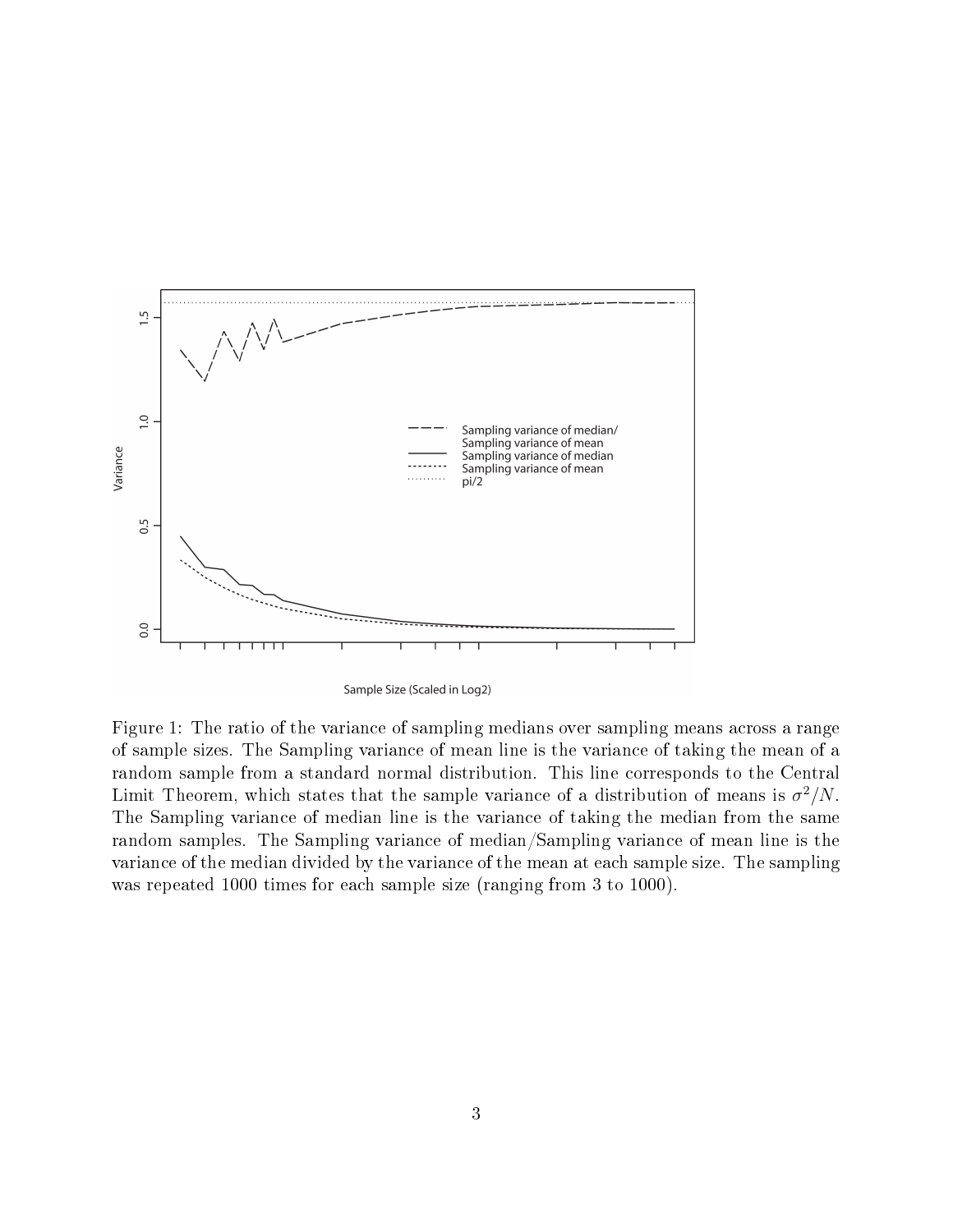

<span id="page-3-1"></span>Figure 2: (a) False positive rates for the LPE and adjusted LPE methods using simulated data with no differentially expressed genes evaluated at  $p \leq .05$  threshold. The LPE showed variable and low false positive rates. In contrast, the adjusted LPE showed appropriate false positive rate for all sample sizes. (b) The adjusted LPE, but not the LPE, shows the theoretically expected uniform p-value distribution. Each data set had 10000 genes with each gene's replicate intensity drawn from a  $N(\mu, 0.1)$  distribution.  $\mu$  was drawn from a  $N(7, 1)$  distribution.

#### <span id="page-3-0"></span>3 Modification of LPE Method

The use of an empirically estimated variance ratio adjustment,  $c_i$ , based on sample size can correct the bias caused by the  $\pi/2$  adjustment. The  $\pi/2$  term in Equation 1 is replaced by the empirically generated ratio of the variance of sampling a median over the variance of sampling a mean. Equation 1 then becomes:

$$
\sigma_{pool}^2 = c_1 \frac{\sigma_1^2 (Med_1)}{n} + c_2 \frac{\sigma_2^2 (Med_2)}{n}
$$
\n(3)

The parameters,  $c_1$  and  $c_2$ , are the ratio of variances of sampling the median and mean based on the number of replicates for each group.  $c_1$  and  $c_2$  are the adjust1 and adjust2 variables in the calculateLpeAdj function.

Figure [2](#page-3-1) shows that the LPE test has a lower than expected false positive rate (FPR) which fluctuates between even and odd sample sizes (average FPR with odd and even samples sizes is 0.030 and 0.022 respectively) in a similar manner as the ratio of variances in Figure [1.](#page-2-0) The LPE method also shows a non-uniform p-value distribution with fewer than expected small p-values. The  $\pi/2$  adjustment increases the variance by an overly large proportion and causes the LPE test statistics to be smaller than they should be and skews the p-value distribution leftward. In contrast, the adjusted LPE test produced theoretically expected values.

Figure [3](#page-4-1) summarizes the results of the LPE and adjusted LPE methods applied to the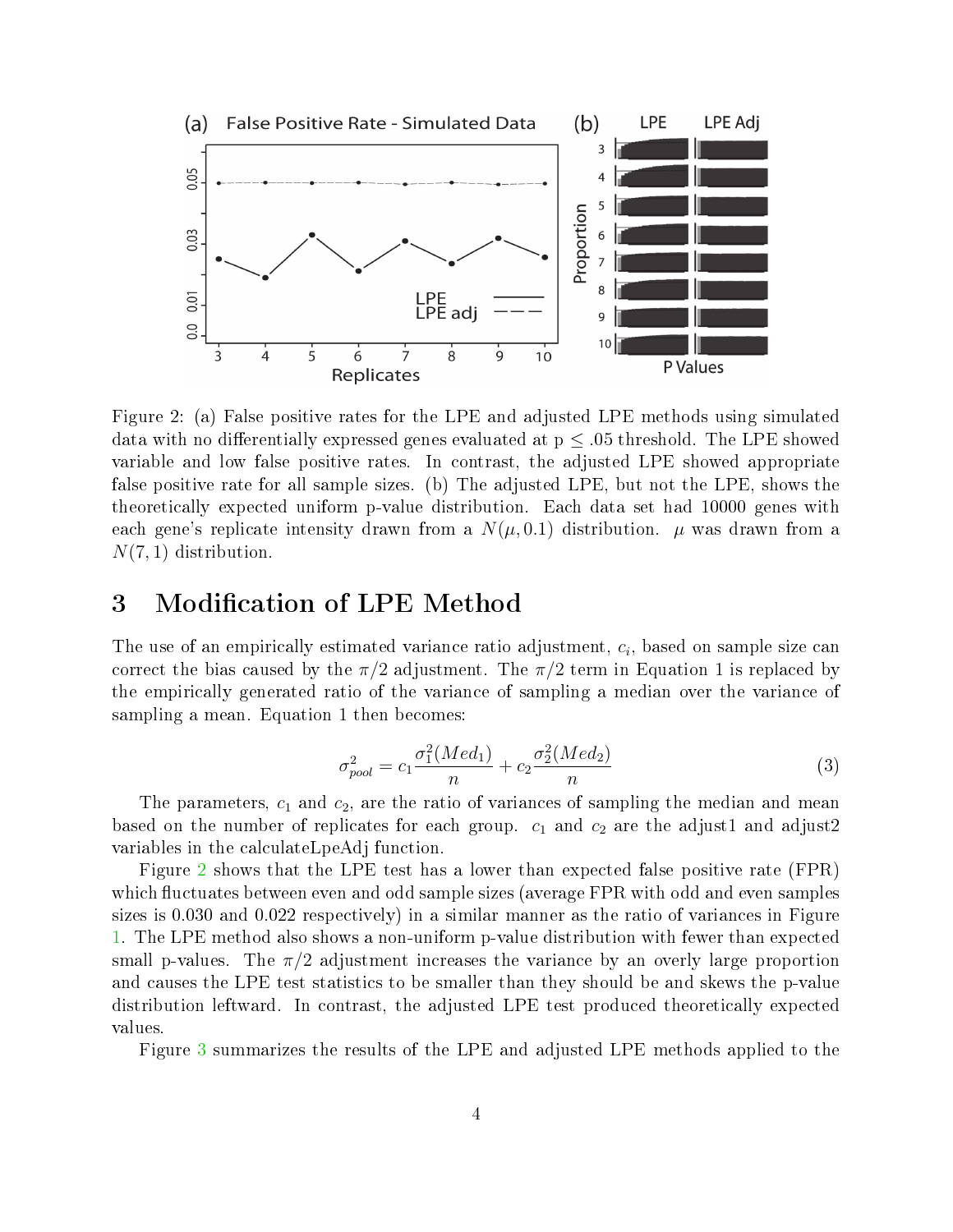

<span id="page-4-1"></span>Figure 3: P-value histograms and boxplots of FPR, TPR, and pAUC from the LPE and adjusted LPE methods applied to the HGU95 latin square data set. The data were normalized using six different normalization methods (labeled by row).

HGU95 Affymetrix spike-in data set (www.affymetrx.com). The HGU95 data is based on a  $14 \times 14$  Latin Square design of "spiked-in" transcripts (14 concentrations per microarray chip  $x \neq 14$  groups) with three replicates for each group. The concentrations for the "spiked-in" transcripts were doubled for each consecutive group (0 and 0.25 to 1024 pM inclusive). To assess the performance of the statistical tests we used the FPR, the true positive rate (TPR, which is the proportion of transcripts correctly identified as being differentially expressed). and the partial area under the curve (pAUC, which measures the area under a Receiver Operator Characteristic curve  $(ROC)$  below a false positive cutoff of 0.05). The pAUC has a value between 0 (worst performance) and 1 (perfect performance).

#### <span id="page-4-0"></span>4 Example

The easiest way to apply the LPEadj statistical test is to use the LPEadj function. Setting doMax to false (the default value) stops the LPE method from setting the variances of low intensity genes to the maximum variance. Setting doAdj to true (the default value) makes LPE use a variance adjustment based on the number of replicates of each group rather than  $\pi/2$ . The code will print the values used for the variance adjustment. The variance adjustment values for replicate sizes up to 10 are precalculated within the lpeAdj function. For example if there are two groups with three replicates each the following line will be printed.

```
> # Loading the library and null dataset (two groups with three
```

```
> # replicates each).
```

```
> library(LPEadj)
```

```
> dat <- matrix(rnorm(6000), ncol=6)
```